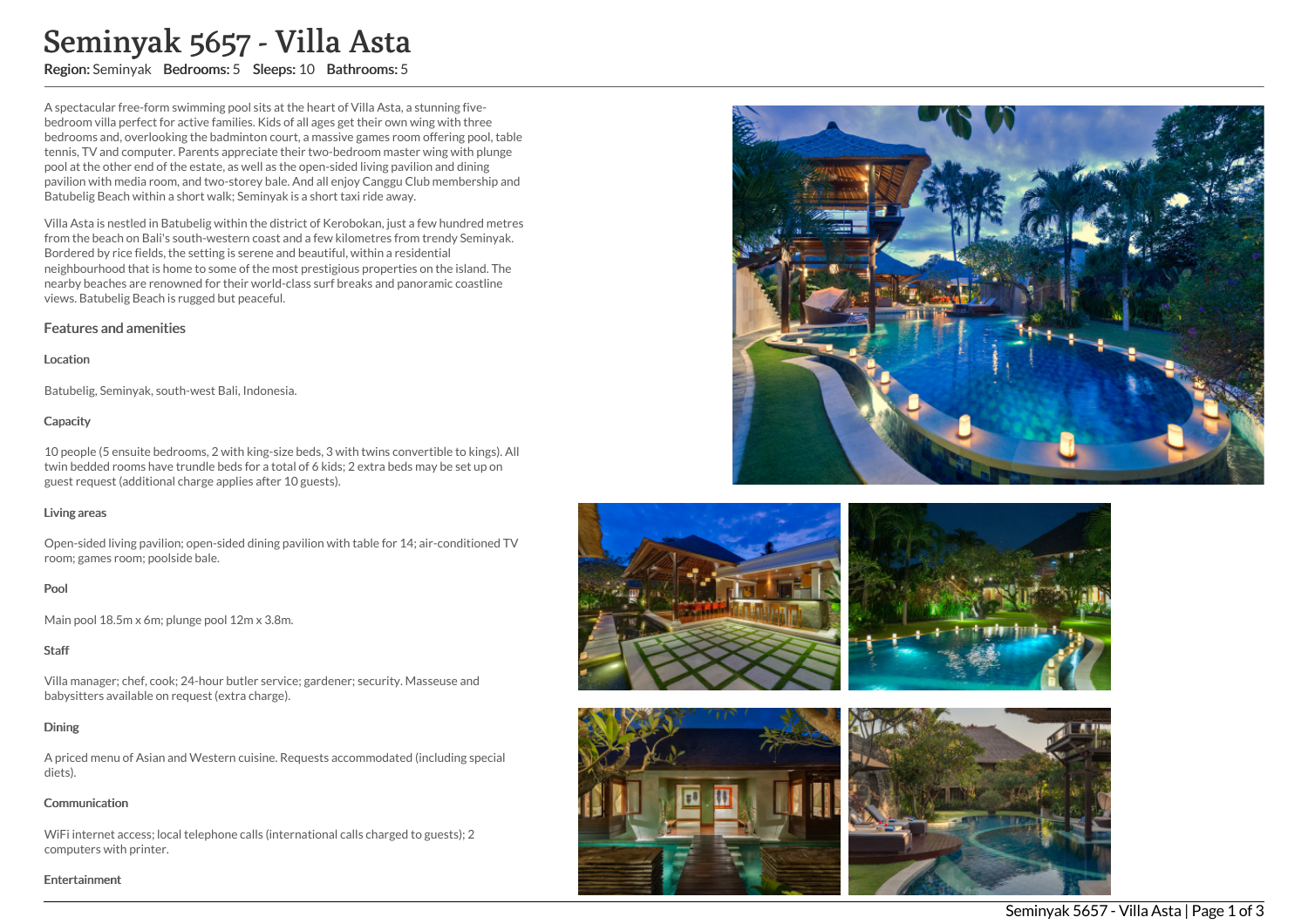Satellite-channel TV; DVD players and DVD library; CD players and CD library; iPod docks; integrated sound system; magazines; book selection; board games and toys.

## Sports

Pool table; table tennis; badminton and volleyball court and equipment; 4 bicycles.

## For families

Villa Asta is exceptionally well equipped for families. Facilities include high chairs, baby cots, and playpen with toys.

# Spa

On request, treatments selected from a comprehensive spa menu can be carried out by professional beauty therapists in the privacy of the villa (extra costs apply).

# **Transport**

A car and driver is available at a special rate of US\$ 35++ for up to eight hours a day excluding petrol. Extra hours additional.

# **Events**

Events for up to 80 people (50 sitting) can be held within the villa's spacious gardens.

# Additional facilities

Barbecue; in-room safes; generator back-up; massage beds; guest membership at Finns Recreation Club for up to 10 guests daily.

# Property area

868sqm (villa). 2,000sqm (land).

# The layout

## Indoor living

- Open-sided alang-alang (thatched) living pavilion with two seating areas and steps to the pool
- Open-sided dining pavilion with koi pond on two sides, and table for 10 (extending to accommodate 18)
- Well equipped open plan kitchen attached to the dining pavilion, with marble bar counter and five bar chairs; staff service kitchen behind
- Outdoor barbecue grill
- Air-conditioned TV room/study with 47-inch TV and DVD player, a library of movies, books and games, and a computer and printer with scanner, copier and card reader
- Massive open-sided games room taking up the entire second level of the guest wing, with pool table, table tennis, satellite 52-inch TV and DVD player, computer, kitchenette and shower room
- Two iPod docks connected to a sound system linked to speakers in the living, dining and games area